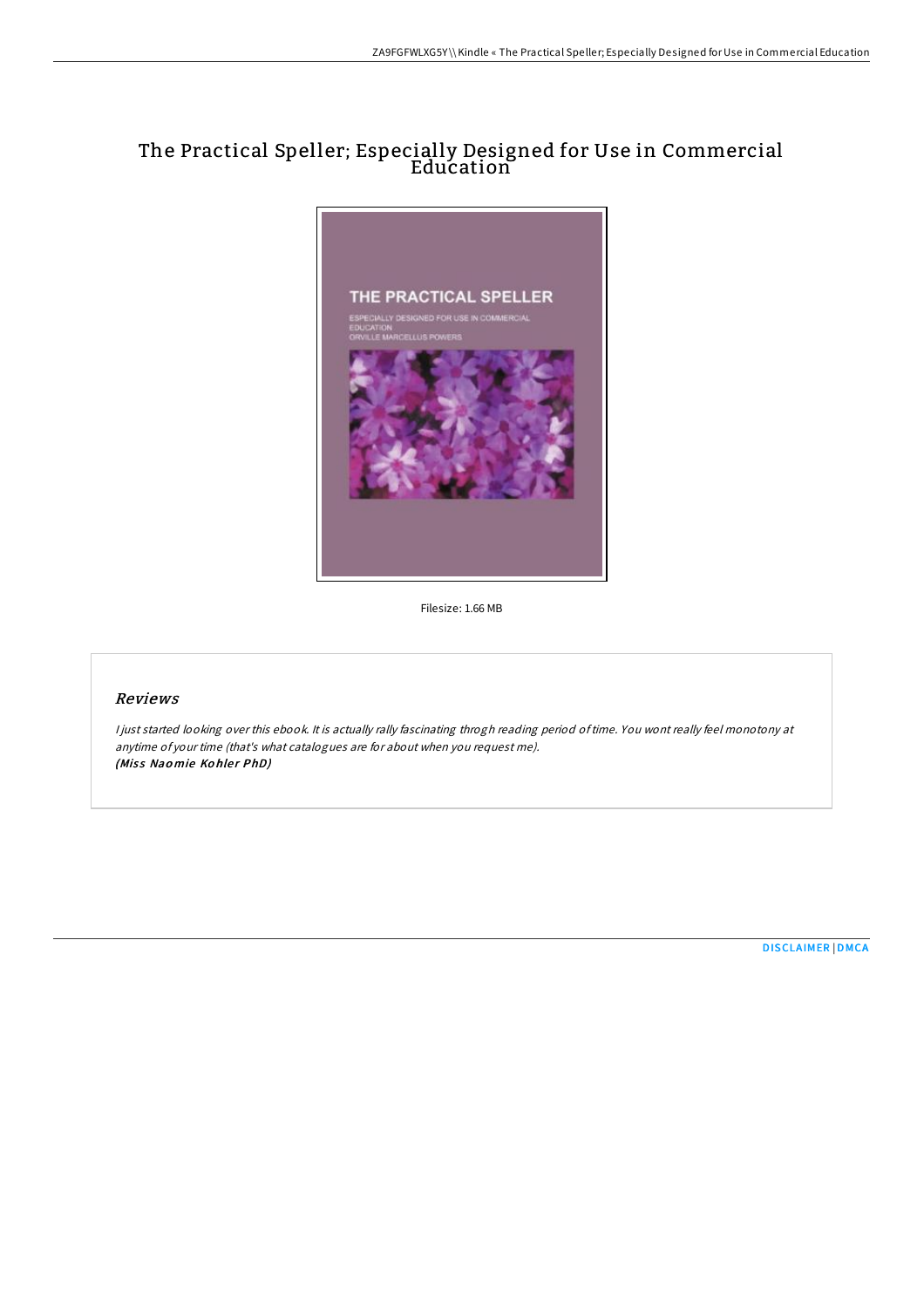## THE PRACTICAL SPELLER; ESPECIALLY DESIGNED FOR USE IN COMMERCIAL EDUCATION



To save The Practical Speller; Especially Designed for Use in Commercial Education eBook, make sure you refer to the hyperlink beneath and save the document or have accessibility to other information which are highly relevant to THE PRACTICAL SPELLER; ESPECIALLY DESIGNED FOR USE IN COMMERCIAL EDUCATION book.

Rarebooksclub.com, United States, 2012. Paperback. Book Condition: New. 246 x 189 mm. Language: English . Brand New Book \*\*\*\*\* Print on Demand \*\*\*\*\*.This historic book may have numerous typos and missing text. Purchasers can download a free scanned copy of the original book (without typos) from the publisher. Not indexed. Not illustrated. 1890 Excerpt: .art of managing fireworks. suffice, to satisfy. (lis si pa tion, dissolute living an di ence, an assembly of hearers. ath lpte, a contender for victory in feats of strength. a rith me ti cian, one versed in arithmetic. pro.vi sion, food; something provided ap pli cant, one who applies. for ci ble, by force. nau se a, sickness of the stomach. dom i neer, to rule insolently. ac count ant, a bookkeeper. gratuitous, given without an equivalent. gor geous, very showy. LESSON XLI. fa tigu ing, wearying with any exertion. liyp o crite, a false pretender, bric -a-brac, a collection of artistic curiosities, las sos, more than one lasso, mon eys, plural of money. c ri ses, plural of crisis. ech ocs, plural of echo. can tos, plural of canto. lil li pu tian, dwarfed, diminutive. col lect i ble, that can be collected. ter ml ni, plural of terminus. Ml iousj pertaining to the bile. sperm a ce tij fatty matter from the head of a whale. Iar yn gi tis, a disease of the throat. dis ha bille, an undress. sac cha rinc, sugary, sweet. sponge, a porous marine substance; to cleanse. smirch, to soil; to cloud. sphinx, a fabled monster which proposed riddles. nois y, clamorous, boisterous. a gliast, stupefied with sudden fright. se cede, to withdraw from fellowship con nois seur (kon-nis-sur), a skillful person. so los, more than one solo. ey ingj to keep...

Read The Practical Speller; Especially Designed for Use in Commercial Education Online  $\rightarrow$ Download PDF The Practical Speller; Especially Designed for Use in Commercial Education